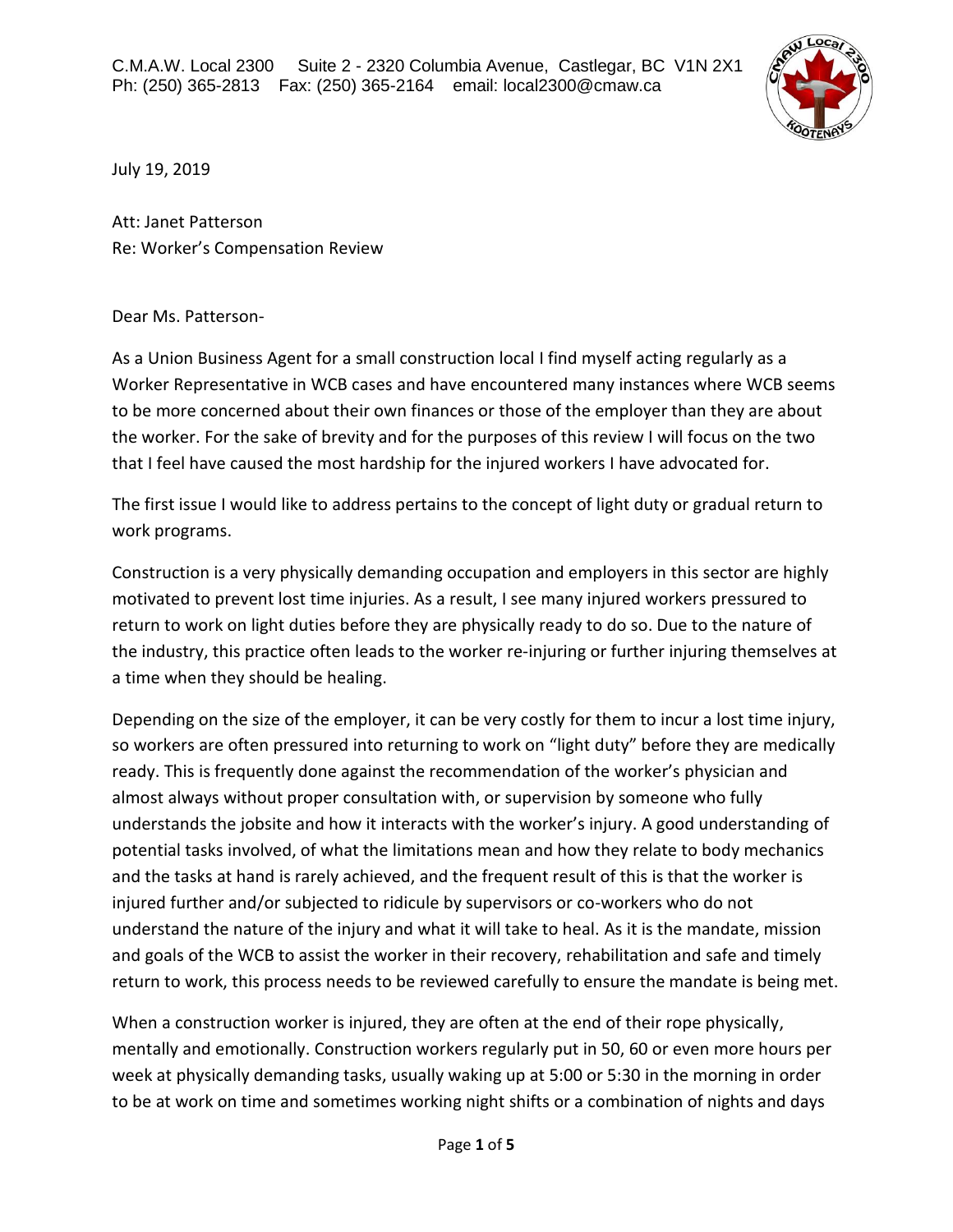

in extreme weather conditions. While workplace injuries are usually related to a specific incident, the reason for the occurrence can often be traced back to inattention due to fatigue or just to the worker's body reaching a breaking point and failing**.** Failure to take this into account when returning the worker to light duty can lead to longer recovery times, poor decisions around ergonomics and body mechanics and ultimately to the exacerbation of their current injury or even a new and separate one. **Whether the worker is fatigued and just needs to rest for a period of time should always be the first consideration in whether to return a worker to the jobsite after an injury**. Hours worked, duration of the job, nature of the injury and age of the worker should all be considered when making this decision.

Once the decision has been made to clear the worker for a return to light duties it is important that everyone involved has a clear understanding of the nature of the injury, the worker's limitations and how that relates to the available tasks. In the absence of clear and relevant instructions, workers and supervisors will almost always push the limits. It is not enough to tell a construction worker and their foreman that the individual is unable to stoop, bend, climb ladders or lift over 15 lbs. and stretch periodically**.** Return to work plans must be much more specific and need to be developed by a person with in-depth knowledge of the light duties provided and how they will interact with the worker's injury**.** A better example might be; "Can lift and carry a maximum of one 8'-2x4 at a time, limit walking to 5,000 steps per day on level ground and stretch hamstring on two-hour intervals". In this example it might also be beneficial to include specific instructions on proper lifting techniques, i.e. "bend to kneel on left knee, lift 2x4 to shoulder then stand up." This may seem like a lot of detail, but as workers often perform tasks dozens or even hundreds of times in a day, it is important to acknowledge that improperly performing a task that is related to the original injury over and over again in the course of days weeks or months can be very detrimental to proper healing. **Light duty or gradual return to work plans should always be developed by a licensed OT, Physio or Kinesiologist and should relate directly to the tasks the worker is being asked to do.** A professionally generated job specific light duty RTW plan will prevent workers from unknowingly performing tasks that are detrimental to their wellbeing as well as to provide supervisors with clear expectations of what the individual can reasonably be expected to do. This will also help to ensure a recovery free of bullying and harassment.

Finally, once a professionally developed plan has been implemented, it is important that the worker and supervisor are held accountable for its' proper execution. **Any supervisor, safety**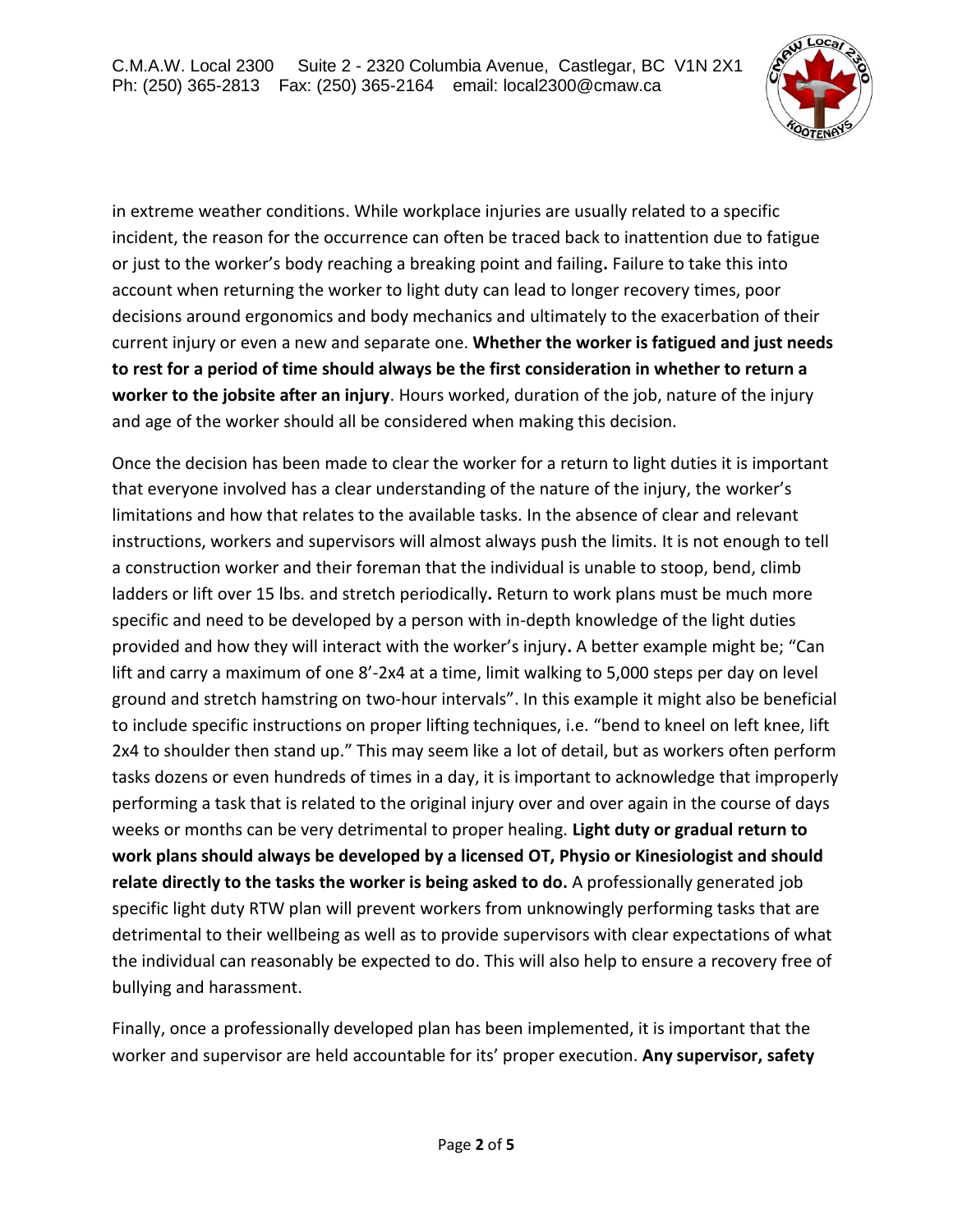

**officer or co-worker who is tasked with overseeing an injured worker's RTW program should be trained in the proper execution of the individual's RTW plan and how to watch for workers who are exceeding their limitations or not following the developed plan.** It also needs to be clearly articulated to the worker and the supervisor that the injured worker's primary task is to heal from their injury, not to ensure that production is maintained.

It is only through the proper and careful execution of these steps that WCB can be assured that their mandate of assisting the worker in their recovery, rehabilitation and safe and timely return to work is being met.

The second issue I would like to address is related to the Voc. Rehab and retraining process as it pertains to relocation.

Due to the heavy physical nature of the industry, many seriously injured construction workers are required to undergo retraining in order to maximize their post injury earnings. If the worker resides in a rural or low population area, there are often limited career opportunities locally and it is suggested that the worker train for a job they will be required to relocate for.

While relocation may be appropriate for some workers, in many cases it can result in a loss of financial, emotional and familial stability at a time when the injured worker is already significantly compromised in these aspects of their life. Small towns are more affordable to live in, and social and familial networks built up over years or even generations contribute significantly to an individual's physical, mental, emotional and financial wellbeing. Housing is more affordable in small towns and social support networks such as carpooling, co-parenting and intergenerational supports all contribute to an individual's wellbeing. In many cases there are two or even three incomes in the household, and many workers who have spent their entire lives in a rural area have built their social support systems around family, friends and community. Requiring an injured worker to move to a bigger centre can strip them of all these supports, increasing cost of living and impacting the psychological and physical health of an individual that is already compromised due to the toll that the work injury has taken on their lives.

While relocation can be a viable option for some workers, **all mitigating factors should be considered prior to the development of a Voc Rehab and training plan that requires the worker to relocate.** These factors need to account for the worker's desire to relocate, housing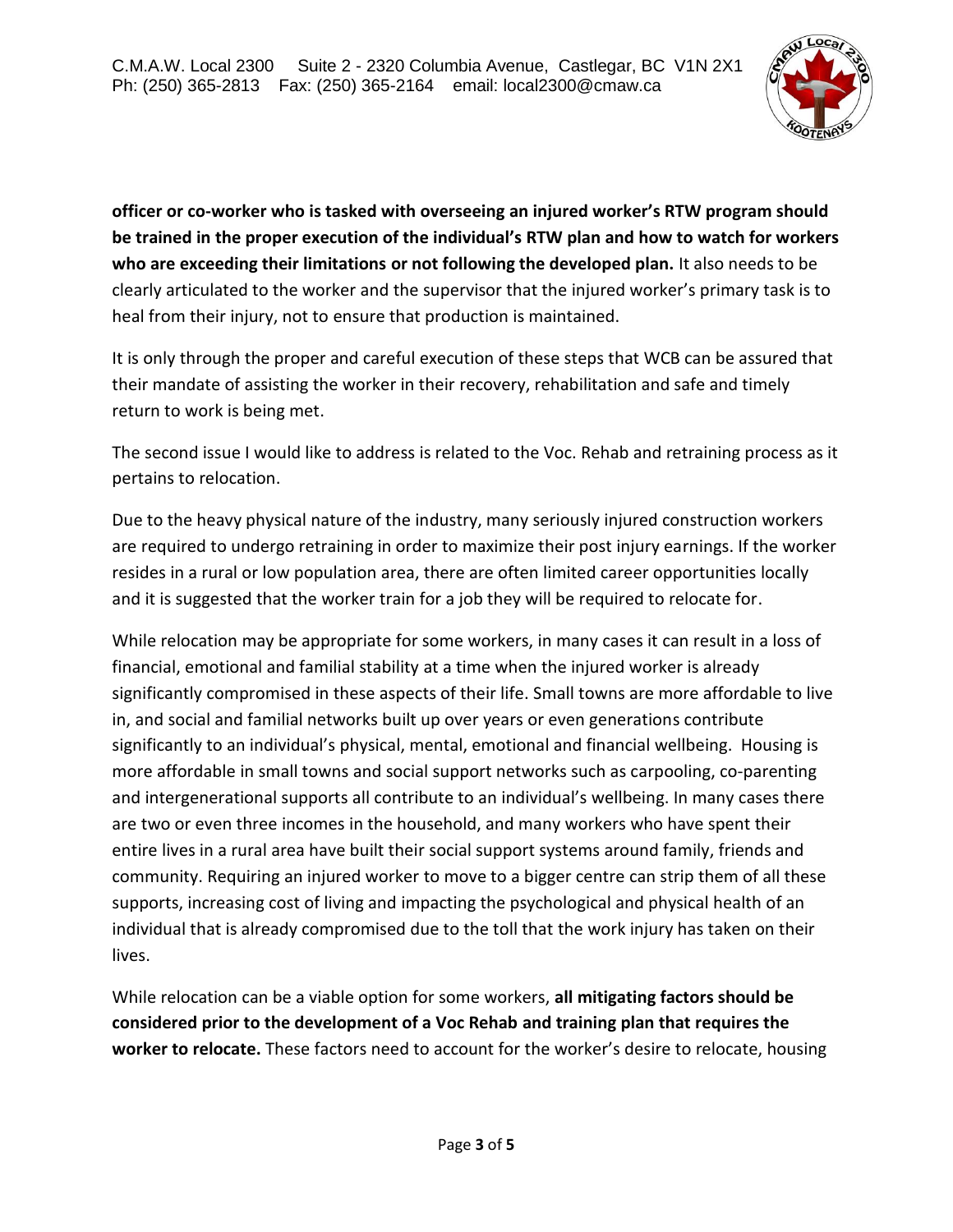

costs in the current and future community, length of time living in the current community, family supports in the current community, marital status and related court orders, other incomes in the household that may be affected by relocation, dependents, etc. In short, it must be recognized that it is not enough to simply mitigate long-term earning capacity. The worker is not an island, and any attempts to relocate that individual against their will can have significant psychosocial and financial consequences to that worker, their family members and their community.

**In the event that it is not deemed to be appropriate to relocate the worker, there must be some allowance to mitigate for this.** This may require the board to allow the worker a more extensive retraining plan to focus on a career that pays more than their current occupation (but is reasonably available in their current area of residence) or it may mean that the board has to relax their restrictions on business startup support. The board may even have to consider training the worker for a career with lower wages than previously and then allow for a loss of earnings payment to make up the difference. While these scenarios may result in higher retraining costs for some individuals, the important principle is that the injured worker should not be required to incur a deterioration in their lifestyle or family in order to meet the board's mandate to mitigate the worker's long-term loss of earning capacity.

Thank you for the opportunity to share these thoughts with you.

Sincerely,

Mwitter

Mark Miller Business Agent CMAW Local 2300.